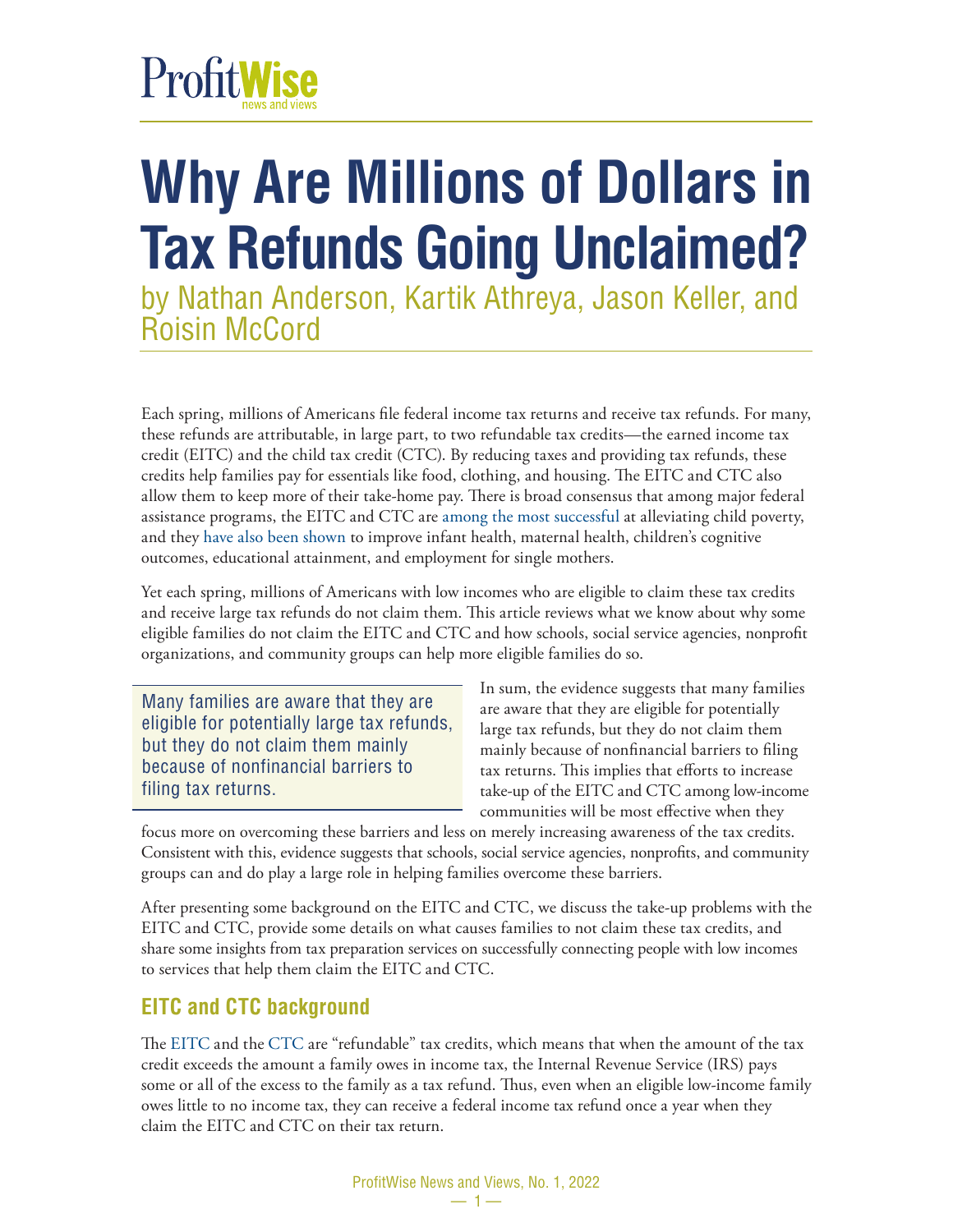In 2019, over 20 million households filed for and received one or both credits—which together generated over \$90 billion in federal income tax refunds (for tax year 2018). In 2019, the average EITC refund was approximately \$2,400 and the average CTC refund was approximately \$1,700.<sup>1</sup>

The EITC [works](https://www.irs.gov/credits-deductions/individuals/earned-income-tax-credit-eitc), as its name suggests, by providing a credit that depends on a person's earned income and on the number of qualifying children the person can claim. The amount of the CTC does not strongly depend on income, and the CTC [provides a credit](https://www.irs.gov/newsroom/2021-child-tax-credit-and-advance-child-tax-credit-payments-resources-and-guidance) based simply on the presence of children in a household.

The perceived success of the [EITC](https://sgp.fas.org/crs/misc/R44825.pdf) and [CTC](https://crsreports.congress.gov/product/pdf/R/R45124/4) led Congress to expand them over time and, most recently, to expand each temporarily in 2021. The EITC was [expanded temporarily](https://crsreports.congress.gov/product/pdf/IN/IN11610) for adults without qualifying children. The [temporary changes to the CTC](https://crsreports.congress.gov/product/pdf/IN/IN11613) were broader, including expanding eligibility to the lowest-income families, increasing the amount, and [making it fully refundable.](https://www.chicagofed.org/publications/blogs/cdps/2021/advance-child-tax-credit-payments)

More specifically, temporary changes to the CTC included [monthly advance payments](https://www.irs.gov/credits-deductions/advance-child-tax-credit-payments-in-2021) of 50% of the expected CTC, so eligible families could receive part of their CTC (up to \$300 per child each month) in 2021, rather than having to wait until after they file their tax returns in 2022. Each month from July through December, the IRS [sent the advance CTC payments automatically](https://www.irs.gov/credits-deductions/2021-child-tax-credit-and-advance-child-tax-credit-payments-topic-e-advance-payment-process-of-the-child-tax-credit) to eligible families that filed tax returns for 2020 or 2019 or registered using the IRS's new online nonfiler tool (which is now [closed\)](https://www.irs.gov/coronavirus/non-filers-enter-payment-info-here).

Estimates indicate that in 2021, [the first two batches of advance monthly payments](https://home.treasury.gov/news/press-releases/jy0322), each worth roughly \$15 billion, reached at least 35 million families with about 60 million eligible children and lifted [3 million children out of poverty](https://static1.squarespace.com/static/610831a16c95260dbd68934a/t/61f946b1cb0bb75fd2ca03ad/1643726515657/Child-Tax-Credit-Research-Roundup-CPSP-2021.pdf). According to the U.S. Census Bureau's *[Household Pulse](https://www.census.gov/data/tables/2021/demo/hhp/hhp34.html)  [Survey](https://www.census.gov/data/tables/2021/demo/hhp/hhp34.html)*, in the weeks following the first advance payment on July 15, 2021, the share of families that sometimes or often did not have enough to eat in the past week [fell to the lowest percentage since](https://home.treasury.gov/news/press-releases/jy0322)  [the pandemic started.](https://home.treasury.gov/news/press-releases/jy0322) The *[Household Pulse Survey](https://www.census.gov/data/tables/2021/demo/hhp/hhp38.html)* showed that in the weeks following the third advance monthly payment on September 15, 2021, over two-thirds of those who reported mostly spending the credit used it to pay for food and about a third spent some of their CTC on utility and phone bills. Made on December 15, 2021, the [final advance payments](https://www.irs.gov/newsroom/families-will-soon-receive-their-december-advance-child-tax-credit-payment-those-not-receiving-payments-may-claim-any-missed-payments-on-the-upcoming-2021-tax-return) were worth about \$16 billion and reached over 36 million families.

In her [annual report](https://www.taxpayeradvocate.irs.gov/wp-content/uploads/2022/01/ARC21_ExecSummary.pdf) to Congress, the National Taxpayer Advocate Erin M. Collins warned that processing delays at the IRS in 2022 could lead to substantial delays in refund payments, which have ["a disproportionate](https://www.taxpayeradvocate.irs.gov/wp-content/uploads/2022/01/IR-22-11.pdf) [impact on low-income taxpayers."](https://www.taxpayeradvocate.irs.gov/wp-content/uploads/2022/01/IR-22-11.pdf) During the 2022 tax-filing season, families that file income tax returns will be eligible to receive a refund attributable to the portion of their CTC that they did not receive as an advance payment during 2021. For most families, this will be about 50% of their total CTC. In contrast, because no portion of the EITC was paid in advance, any tax refund received by eligible families will reflect the full EITC.

#### **Millions of eligible families do not claim the EITC and CTC**

Increasing take-up of the credits is an enduring policy concern. In this section, we discuss evidence on the large number of eligible families that do not claim the EITC or CTC and what we know about why they don't take up these tax credits.

The [IRS estimates](https://www.eitc.irs.gov/eitc-central/participation-rate/eitc-participation-rate-by-states) an EITC take-up rate of 78%, which means that about 22% of eligible families do not claim the EITC. While this take-up rate is [much higher](https://www.nber.org/papers/w21211) than it is for other anti-poverty programs, such as Temporary Assistance for Needy Families (TANF) and the Supplemental Nutrition Assistance Program (SNAP), the 22% non-take-up rate means that roughly 7.5 million eligible families do not receive the EITC.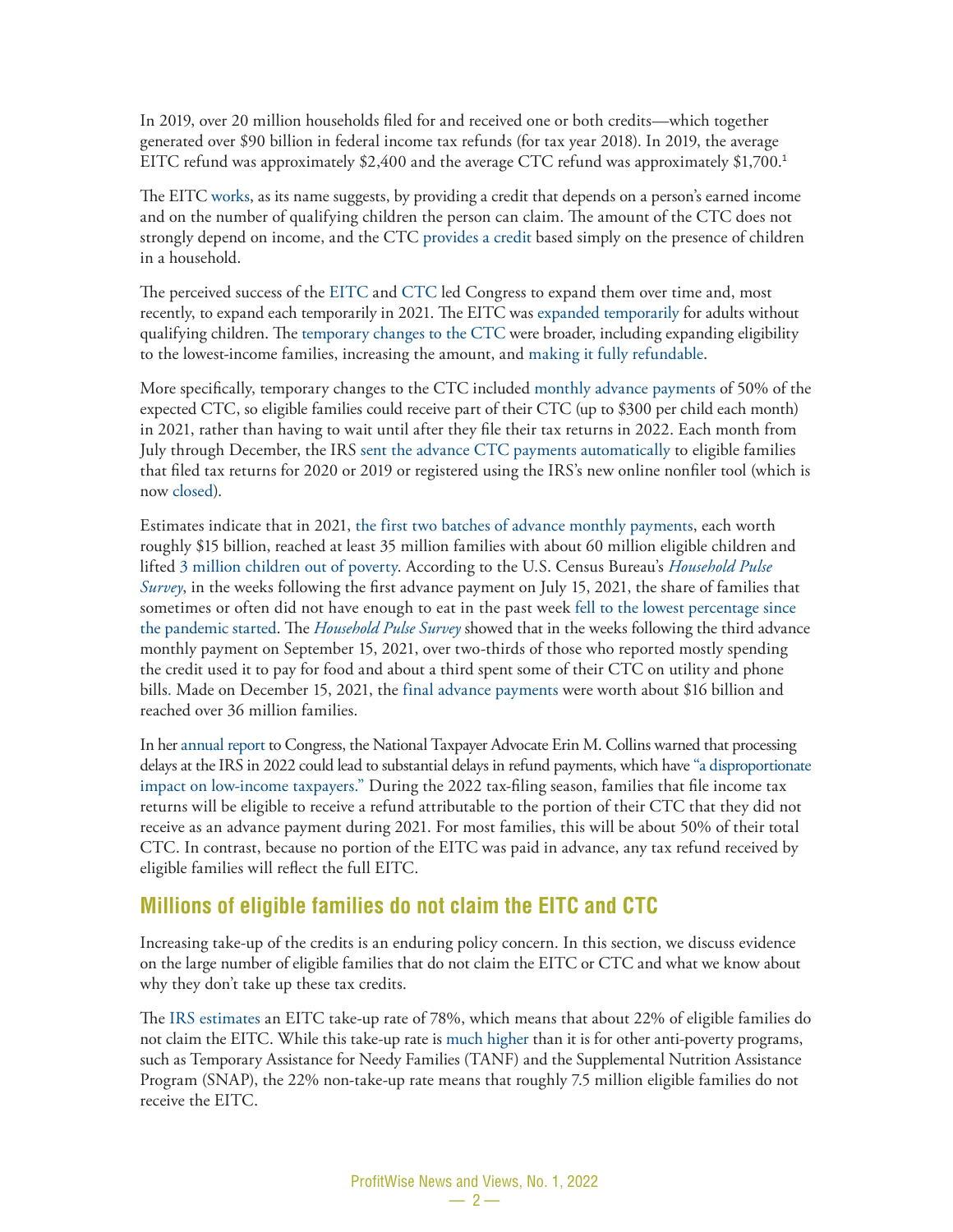More importantly, [estimates indicate](https://www.nber.org/papers/w21211) that perhaps half of all the poorest eligible families do not claim the EITC. The IRS does not publish similar take-up estimates for the CTC, but the [IRS has estimated](https://www.chicagofed.org/publications/blogs/cdps/2021/advance-child-tax-credit-payments) that as many as 2.3 million children live with eligible families that did not receive the temporary advance CTC payments.

The most common reason that eligible families do not claim the EITC or CTC is that they don't file a federal income tax return. [An estimated](https://www.law.nyu.edu/sites/default/files/upload_documents/Tax%20Benefit%20Complexity%20and%20Take-Up%20-%20Goldin.pdf) two-thirds of the eligible families that do not receive the EITC do not file an income tax return and thus do not receive it. Similarly, the eligible families [that did not file income tax returns for 2020 or 201](https://www.chicagofed.org/publications/blogs/cdps/2021/advance-child-tax-credit-payments)9 generally did not receive the 2021 advance CTC payments.

Even if a person is not required to file a return, they must file a return to receive a refund of taxes withheld by an employer or to claim refundable tax credits like the EITC and CTC.

One reason eligible families, especially families with low incomes, don't file an income return is that they are not legally required to. [In general,](https://www.irs.gov/pub/irs-pdf/i1040gi.pdf) people with income under a certain amount aren't required to file a federal income tax return. However, even if a person is not required to file a return, they must file a return to receive a refund of taxes

withheld by an employer or to claim refundable tax credits like the EITC and CTC.

Another reason why some eligible families might not file is that they are eligible for only a small credit, and [such a small amount](https://www.semanticscholar.org/paper/The-Nonparticipation-Problem%3A-Behavioral-Economics-Alba/14602d5a2a186f5a51b98dff4a270c8cd96f64eb) is not worth the time and costs of filing a tax return when they are not legally required to do so. Although this is true for some families, the evidence suggests that for many families the expected tax refund is relatively large.

This is concerning because it means that many of the eligible families that do not claim these credits are missing out on substantial amounts of money. A [recent survey](https://www.capolicylab.org/wp-content/uploads/2020/05/Increasing-TakeUp-of-the-Earned-Income-Tax-Credit.pdf) of nonfilers in California indicates that 75% of nonfilers are eligible for more than \$300 in tax refunds and that a nontrivial portion are eligible for over \$1,000 in tax refunds. Although [nonclaimants are often eligible for a lower EITC](https://www.irs.gov/pub/irs-soi/09resconeitcpart.pdf)  [amount than many claimants,](https://www.irs.gov/pub/irs-soi/09resconeitcpart.pdf) if eligible nonclaimants were eligible for even one-quarter of the average EITC claimed, unclaimed EITC would have exceeded \$4 billion in 2019. The amount of unclaimed EITC may be higher than this. [One study estimates](https://www.law.nyu.edu/sites/default/files/upload_documents/Tax%20Benefit%20Complexity%20and%20Take-Up%20-%20Goldin.pdf) that the average unclaimed EITC is about \$1,500, which represents an unclaimed EITC amount of over \$11 billion in 2019.

For the expanded CTC, amounts forgone for each family can be much larger for the lowest-income families. For example, an eligible family with two children under six and, say, \$10,000 in income that does not file a tax return would effectively lose a total of \$7,200 in CTC—\$3,600 delivered in 2021 via advance payments and \$3,600 received in 2022 as an income tax refund.<sup>2</sup> If each of the estimated 2.3 million children living with eligible families that the IRS estimated did not claim the advanced CTC were at least six years old and no older than 17, the families would be eligible to receive the \$3,000 per child; this would translate to a total of about \$6.9 billion in CTC—with half distributed as advance payments in 2021 and the rest paid as a refund in 2022.<sup>3</sup>

Despite the large financial benefits, there are many nonfinancial barriers that might explain why an eligible family not legally required to file a tax return might not claim a large tax credit. [Research](https://www.nber.org/papers/w28086)  [suggests](https://www.nber.org/papers/w28086) these barriers include a lack of awareness of the credit or the amount they are eligible for, a desire to avoid a complex and burdensome tax-filing process, a distrust of government, or a desire to avoid any stigma associated with receiving tax credits. [Other possible barriers](https://www.law.nyu.edu/sites/default/files/upload_documents/Tax%20Benefit%20Complexity%20and%20Take-Up%20-%20Goldin.pdf) include a fear that any tax refund will be applied to offset debt such as child support, student loans, or back taxes. In the next section, we review some efforts to overcome these barriers and discuss why a lack of awareness is likely not the most important barrier to overcome.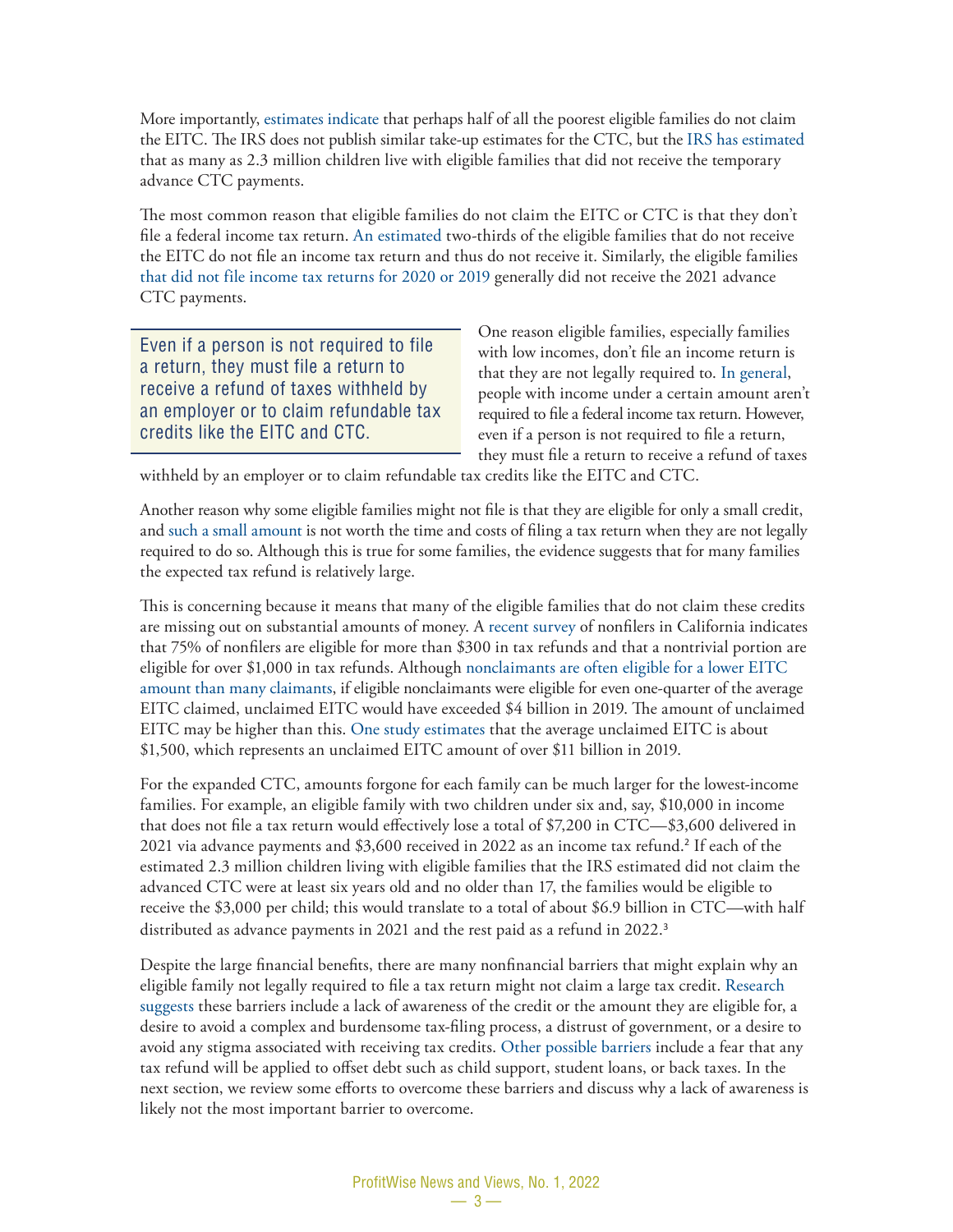#### **Evidence on the effectiveness of efforts to increase take-up**

Most efforts to increase take-up have focused on increasing awareness of the credits. [Governments](https://www.law.nyu.edu/sites/default/files/upload_documents/Tax%20Benefit%20Complexity%20and%20Take-Up%20-%20Goldin.pdf)  [and nonprofits](https://www.law.nyu.edu/sites/default/files/upload_documents/Tax%20Benefit%20Complexity%20and%20Take-Up%20-%20Goldin.pdf) have traditionally devoted substantial resources to raise awareness of the EITC and, more recently, the CTC. The outreach efforts are done in person and via letters, emails, social media campaigns, or text messages. Generally, these communications focus on the existence of the credit, the likely amount of the credit, or where to get free or software-assisted tax-filing help.

Evidence on EITC take-up suggests that for nonfilers, these information-only efforts have little to no effect on tax filing and, in turn, claiming the EITC. In contrast, [prior research has shown](https://clear.dol.gov/study/psychological-frictions-and-incomplete-take-social-benefits-evidence-irs-field-experiment) that simple information-only outreach is effective at increasing EITC take-up among eligible families that already filed income taxes (but didn't claim the EITC). For nonfilers, a recent study evaluated how eligible nonfiling families responded to information-only EITC outreach by the State of California and local nonprofits. [The research](https://www.capolicylab.org/wp-content/uploads/2020/05/Increasing-TakeUp-of-the-Earned-Income-Tax-Credit.pdf) found that the information did not increase tax filing or EITC claims among nonfilers. Similarly, [another recent study](https://www.nber.org/papers/w28398) finds that when the IRS sent letters to nonfilers about both free tax-filing assistance nearby and [free tax-filing software,](https://www.irs.gov/filing/free-file-do-your-federal-taxes-for-free) nearly all such families receiving the letter continued to not file taxes.

The limited impact of information-only outreach suggests that eligible nonfiling families likely face significant barriers to filing taxes, such as scarcity of the time and resources required to navigate the filing process. These barriers are unlikely to be purely financial because for many eligible families that do not file a tax return, the amount of the tax refund is likely to substantially exceed the cost of getting help filing taxes.

#### **Examples of outreach that connects people with tax-filing assistance**

Here we provide examples of how taxpayers can be connected to tax-filing assistance and how those connections can help families. The research previously described points to the importance of helping eligible families with a tax-filing process that can be complex and burdensome. These examples show the value of using trusted information-sharing networks and hands-on assistance to increase EITC and CTC take-up among eligible families.

To better understand what connects eligible nonfilers to tax-filing assistance, community and economic development staff at the Chicago Fed connected with two organizations that provide volunteer tax assistance and counseling to qualified families in Iowa and Wisconsin: the [United Way of Central](https://www.unitedwaydm.org/vita)  [Iowa \(UWCI\)](https://www.unitedwaydm.org/vita) and the [Social Development Commission \(SDC\)](https://www.cr-sdc.org/about/story) in Milwaukee, Wisconsin.

The Chicago Fed staff asked these organizations to describe the methods and challenges associated with connecting eligible families with their services and to share stories of how their assistance helped some individual families claim EITC and CTC. UWCI's and SDC's stories suggest that sharing information with families through sources they trust or already have contact with can be an effective way to connect families to tax-filing assistance.

Both UWCI and SDC include volunteer income tax assistance ([VITA](https://www.irs.gov/individuals/free-tax-return-preparation-for-qualifying-taxpayers)) programs—which provide free tax-filing assistance to qualifying families with low incomes and can also sometimes help other taxpayers better navigate the filing process.

Both organizations discussed the importance of local partnerships and referral networks in connecting low-income families with VITA programs. They both reported that they share information with community and government partners and advertise through social media, digital displays, and public radio campaigns. Both also reported that referral networks are useful; referrals from those that provide a direct service to the targeted population and from satisfied clients are particularly effective. For example, SDC stated it planned to partner with organizations that provide direct employment-related services to families.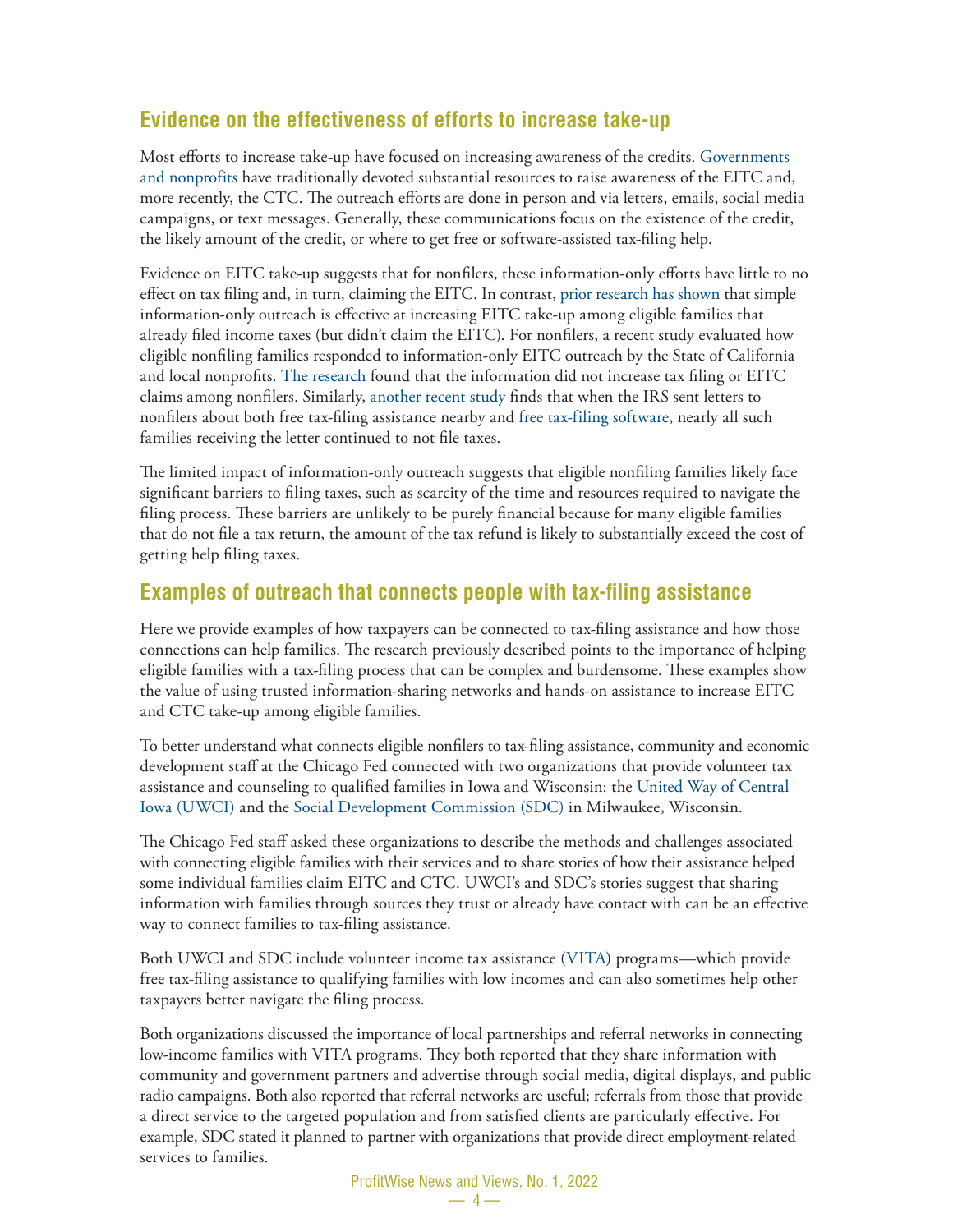Both noted that sharing only general information does not help convince families that are in fact eligible for tax credits. However, both emphasized that talking face to face is especially helpful. SDC reported success with its open houses, where its staff shared not only information but also tax preparation intake documents that help determine eligibility. SDC added that in most cases, traditional advertising fails to connect people to its services because the targeted group hears about them, but don't feel that these services apply to them. In contrast, the open house allows staff to explain the credits and the process for securing them. UWCI reported that many of its new clients have either never filed or are still relatively new to filing and that some are not even aware of the EITC and CTC, and so both explaining these credits and determining eligibility are important parts of the organization's process.

Sharing information with families through sources they trust or already have contact with can be an effective way to connect families to tax-filing assistance.

UWCI described two connections that depended on the family hearing about VITA from a trusted source. First, UWCI shared how a family that immigrated to the United States was connected to its VITA program through a son who learned about it while attending classes at the Des Moines

Area Community College. That family came to the United States from Iraq in 2016 and has nine children. They had previously filed income taxes but had not claimed the EITC or CTC. The VITA program helped them understand more about the EITC—something they had no idea they would qualify for—and other tax credits. Second, UWCI described how it connected with a single mother of four children, who was living paycheck to paycheck, through one of the marketing flyers distributed by Iowa's Department of Human Services, which makes VITA information available to its clients. The program allowed her to save on her filing fees and get a refund because she qualified for the EITC and CTC. She reported using the refund to catch up on her back payments on utilities, enroll her son in driver's education, and, for the first time, open a savings account.

SDC also described connections made through trusted sources. First, SDC shared how it connected with a single mother of a three year old through a direct referral from the Social Security Administration (SSA). SSA told her that she might be eligible for the CTC, and she then found SDC by searching online for local free tax preparation sites. SDC determined that she was eligible for the temporary CTC and its advance payments, but not the EITC because she did not have enough earned income. In addition to the temporary CTC, filing the return allowed her to receive over \$2,000 in pandemic stimulus payments she had missed. The missing stimulus payments were enough to pay for three months of rent. SDC also described connecting with families via its open houses. SDC reported that many families at these open houses said they had tried to use the IRS website to get their stimulus payments and set up their advance CTC but had given up. SDC described two families—both of which were led by single mothers without enough earned income to qualify for the EITC—that the VITA program helped by confirming their eligibility for the temporary CTC and its advance payments, as well as other tax benefits, including thousands of dollars in missing federal stimulus payments.

#### **Conclusion**

Each year, the EITC and CTC allow millions of Americans to pay less in taxes and receive large tax refunds. Research shows that these refundable tax credits help many Americans, including by better allowing single mothers to work and by helping alleviate child poverty.

Each year, most families eligible for these tax credits claim them, but many families, especially families with low incomes, eligible to receive these tax credits do not claim them and, as a result, do not receive potentially large cash benefits to which they are entitled. Research suggests that organizations with existing relationships with eligible families can play a large role in increasing take-up of these benefits by connecting families with low-cost or free tax-filing and tax assistance programs.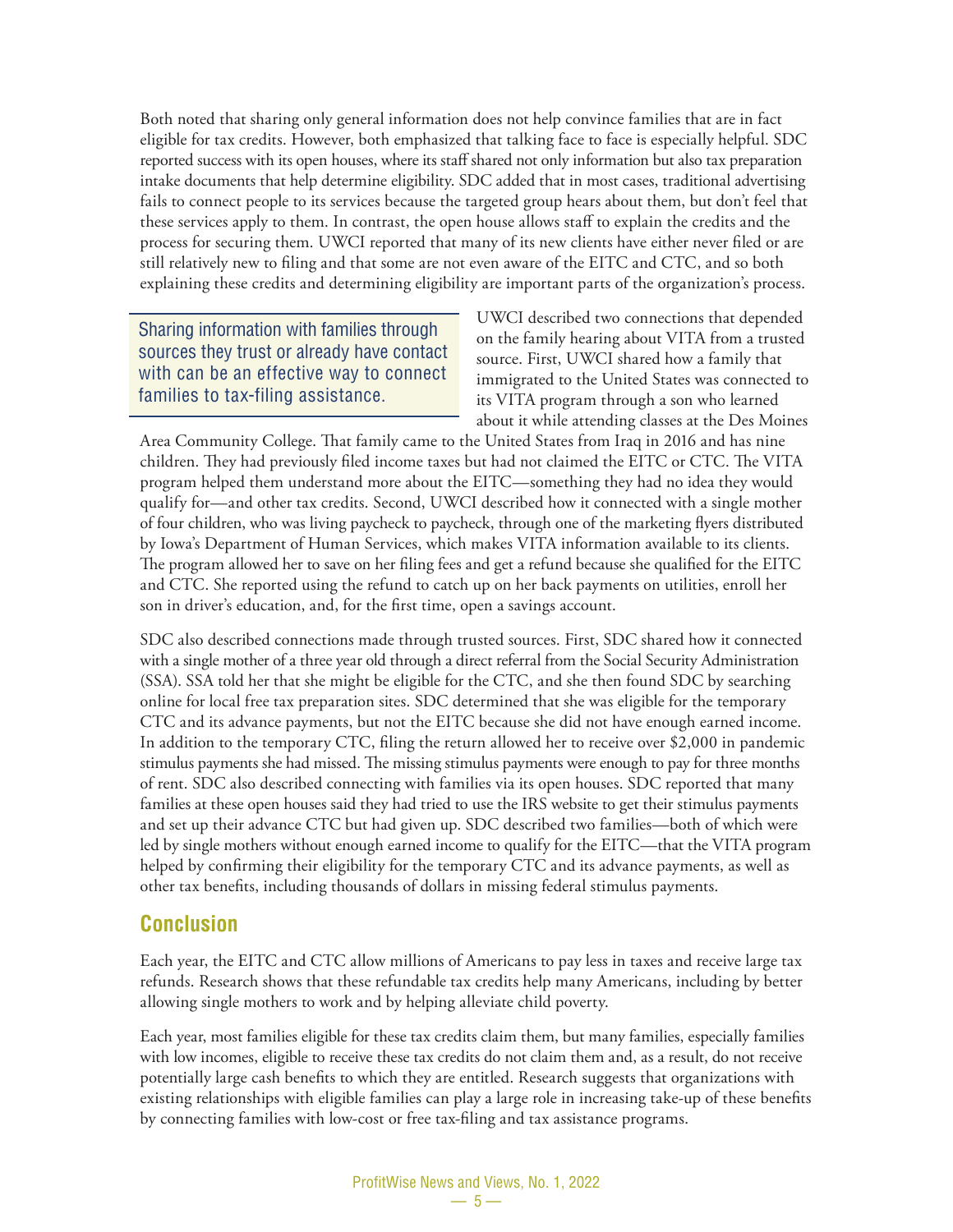### **Notes**

- 1. Authors' calculations based on data from the Internal Revenue Service, 2019, *Statistics of Income—2018 Individual Income Tax Returns*, complete report, Publication 1304 (Rev. 09-2020), Washington, DC, table 3.3, pp. 215–224, [available online](https://www.irs.gov/pub/irs-prior/p1304--2020.pdf).
- 2. Authors' calculations based on [section 24\(i\)\(3\) of the Internal Revenue Code of 1986 \(as amended\)—](https://irc.bloombergtax.com/public/uscode/doc/irc/section_24)which sets the child tax credit amount for tax year 2021 at \$3,600 for each qualifying child who is not yet six years old during 2021. [Section 7527A\(b\)\(1\)](https://irc.bloombergtax.com/public/uscode/doc/irc/section_7527a)  [of the Internal Revenue Code of 1986 \(as amended\)](https://irc.bloombergtax.com/public/uscode/doc/irc/section_7527a) states that the annual advance amount of the CTC is the amount estimated to be 50% of the allowed CTC for 2021.
- 3. Authors' calculation of the product of 2.3 million and the \$3,000 annual credit amount for each qualifying child aged six to 17 pursuant to [section 24\(i\)\(3\) of the Internal Revenue Code of 1986 \(as amended\)](https://irc.bloombergtax.com/public/uscode/doc/irc/section_24).

#### **Biographies**

Nathan Anderson is an assistant vice president in the Community Development and Policy Studies Division of the Economic Research Department at the Federal Reserve Bank of Chicago. Kartik Athreya is executive vice president and director of research at the Federal Reserve Bank of Richmond. Jason Keller was a staff member in the Community Development and Policy Studies Division of the Economic Research Department at the Federal Reserve Bank of Chicago and is now an associate director at Wolters Kluwer. Roisin McCord is an associate regional economist at the Federal Reserve Bank of Richmond.